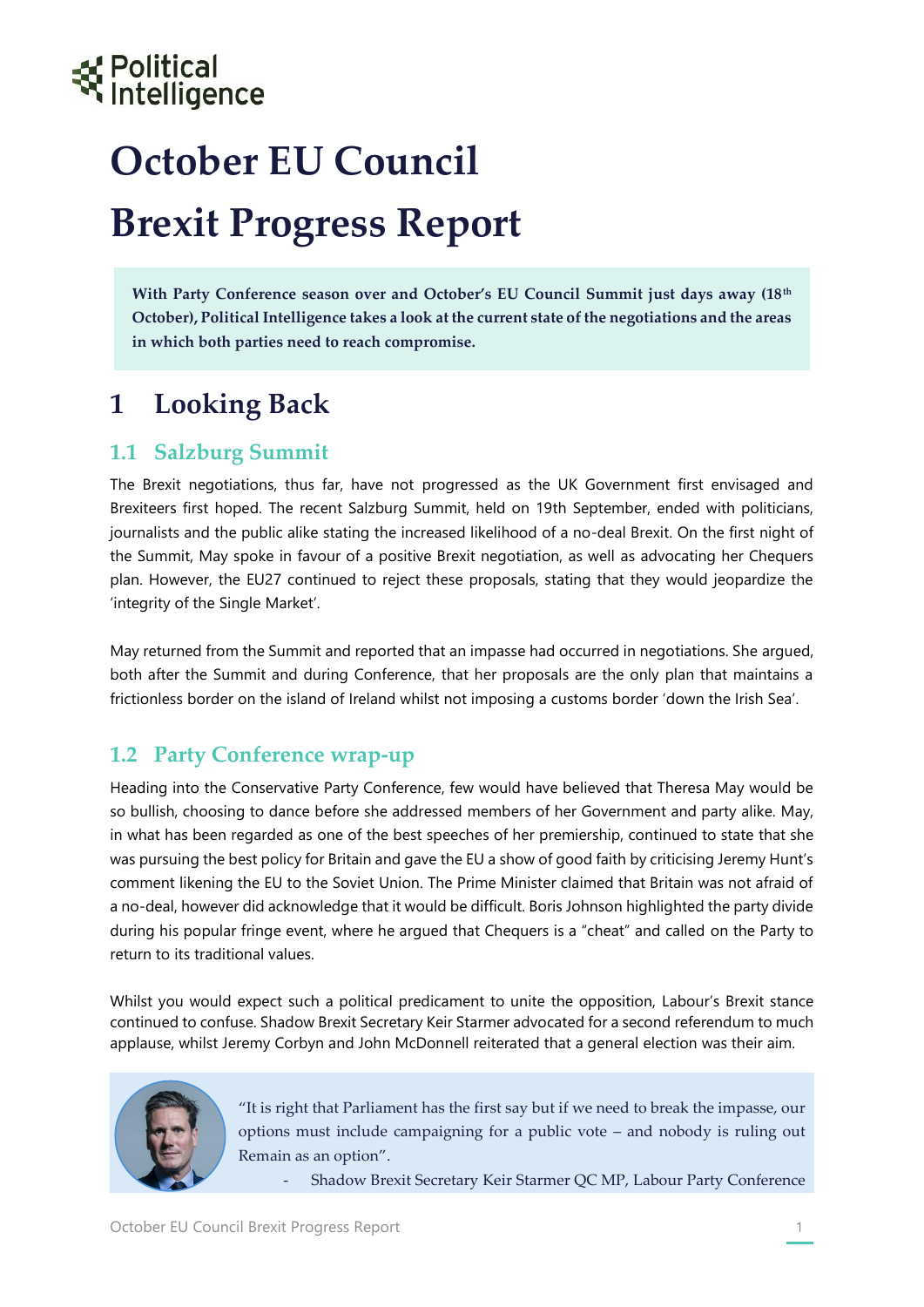### Political Intelligence

The Democratic Unionist Party meanwhile delivered a stinging rebuke, announcing that they would reject any proposal involving checks on goods coming into Northern Ireland. This comes in response to the Government's new plan to allow Northern Ireland to remain under certain EU regulations, reducing the need for customs checks. Nigel Dodds has firmly rejected this plan as he stated that "a catastrophic deal for us would be a border down the Irish Sea". Theresa May is currently facing rebellions from all side of the Government in response to her compromise of remaining in a 'temporary' customs union. Several Cabinet ministers are threatening resignation whilst Labour and Brexiteers are consistent in their plan to reject to reject May's deal. The Irish border remains the most divisive issue ahead of the upcoming October Summit.

### **2 The Art of the Deal**

#### **2.1 Withdrawal Agreement: The Remaining 20%**

The Withdrawal Agreement and the Framework for the Future UK-EU Relationship are the two items currently being negotiated between UK and EU negotiators. If an agreement on each is found, they will be placed together with an already agreed transition agreement within one overall 'deal' that will be put to a vote in the UK and EU parliaments. But first agreement must be found. In this paper, Political Intelligence reviews some of the issues remaining within negotiations and the potential for an agreement to be reached.

#### **2.1.1 Backstop**

A backstop that includes the UK remaining part of a customs union to prevent a hard border between

Northern Ireland and the Republic of Ireland appears increasingly likely at this point. Theresa May has sought to gain favour from the DUP by insisting it must be an all-UK customs union, however, the EU's insistence that Northern Ireland should stay in the Single Market alone and introduce regulatory checks with Great Britain has led to the DUP threatening to withdraw support from her Government. Conservative Brexiteers have also warned the Prime Minister that they will vote against a deal that includes indefinite membership of a customs union, which would prevent trade deals from being implemented.

Labour MP's could, therefore, be crucial to passing a final deal that includes a customs union backstop if Brexiteers remain unsatisfied by the overall agreement. It would partly satisfy one of Labour's 'six tests', albeit as part of a fall-back option, so could win over many MPs who are considering voting with the Government to prevent the confusion that would ensue over a no vote.

#### Labour's 6 tests

1. Strong and collaborative future relationship with the EU

2. "Exact same benefits" as we currently have as members of the **Single Market and Customs Union** 

3. Fair management of migration in the interests of the economy and communities

4. Defends rights and protections and prevents a race to the bottom

5. Protects national security and our capacity to tackle cross-border crime

6. Delivers for all regions and nations of the UK

#### **2.1.2 Agreement Governance**

Governance of the Withdrawal Agreement and governance of the future UK-EU relationship is still yet to be fully agreed. Whilst both sides broadly agree that joint committees should oversee the overall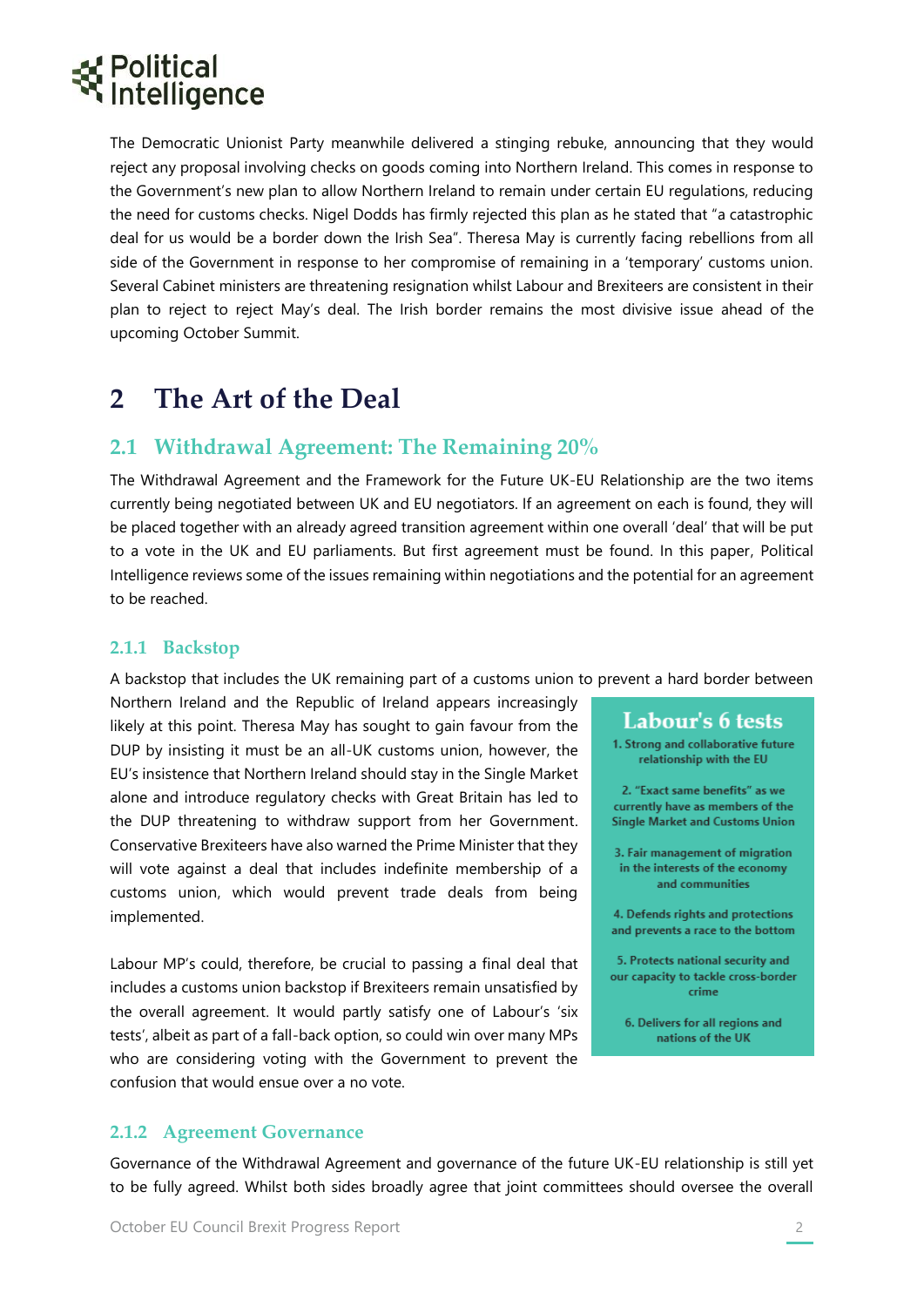## itelligence

management of both these areas and the first stage of dispute settlement, there is less agreement on what happens at the second stage of dispute settlement and how decisions will be enforced. The UK maintains that the Court of Justice of the European Union (CJEU) should not be the appeal body given that it is made up of only EU representatives. The UK is unlikely to agree to compromise on this area, given the UK's commitment to not allowing EU courts authority over UK courts.

#### **2.1.3 Geographical Indicators (GIs)**

Do not underestimate the importance placed by the Commission and Member States on the protection of GIs in the EU's trade agreements. There is currently no agreement within negotiations between the UK and EU on the protection of geographical indicators.

The EU27's 3000+ GIs, compared to 86 UK GIs are often seen as a barrier to trade from other countries who can produce the same product at a lower cost. As an example, the UK currently only imports Port from Portugal. But after Brexit, it may import cheaper 'Port' from South Africa. Champagne could come from California and Feta from Russia. This is a scary prospect for EU exporters who send millions of euros worth of goods under those names to the UK each year. Under UK plans, the UK will introduce its own GI-protection system, that will 'broadly mirror' the EU's after Brexit. However, EU goods will need to be registered under the new system to gain accreditation, introducing an additional administrative burden for EU members with no guarantee of success.



security and foreign affairs cooperation.

#### **2.2 Framework for a Future Agreement: Agree to Disagree**

The framework, which sets the precedent for a future UK-EU relationship to be negotiated in full after Brexit, remains an area of contention both within the UK and between the UK and EU. May's Chequers proposals have been rejected by large sections of her own MPs, whilst the EU has countered with a deal that includes around 40% of Chequers contents, including parts on

The EU is against the idea of the UK only aligning with regulations on goods, which it believes will give the UK a competitive advantage and is strongly against the dual-tariff regime proposed which would mean the UK and EU collecting and processing import tariffs on goods destined for each other's territories. In which case it is hard to see, at present, whether May is likely to accept a proposal that makes the invocation of the Northern Ireland backstop almost inevitable given the complexity of dealing with the issue during any transition period.

Whatever the outcome, May will need to be sure she has enough in place to satisfy MPs in Parliament who have been guaranteed a 'meaningful vote' on the final deal. A weak or vague political declaration on the future framework is unlikely to garner the support needed for any deal to pass.